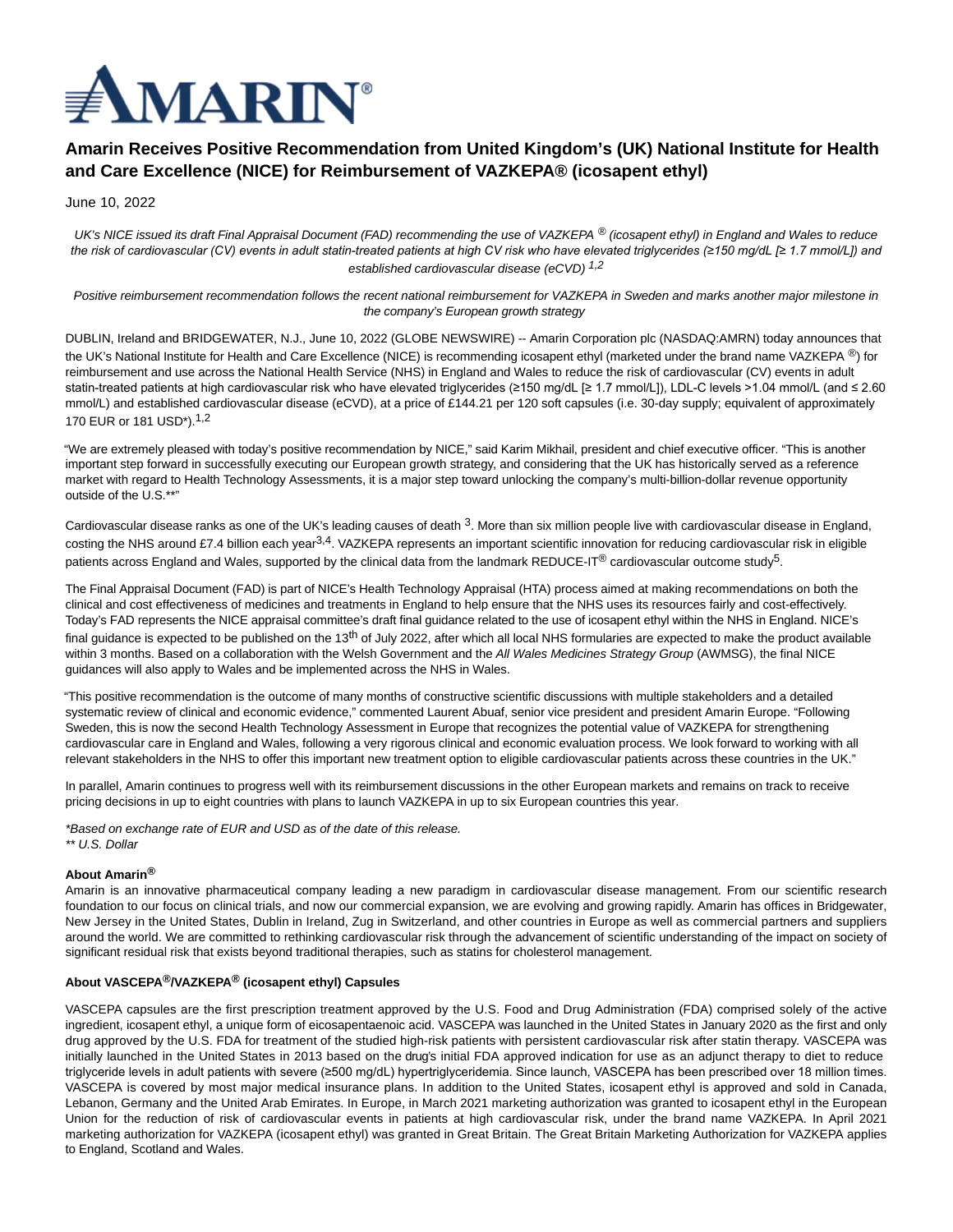### **United Kingdom Indication & Important Safety Information**

VAZKEPA® (Icosapent Ethyl) 998 mg soft capsules

This medicine is subject to additional monitoring. This will allow quick identification of new safety information. You can help by reporting any side effects.

Prescribers should refer to the Summary of Product Characteristics (SmPC) before prescribing.

Indication: Vazkepa is indicated to reduce the risk of cardiovascular events in adult statin-treated patients at high cardiovascular risk with elevated triglycerides (≥150 mg/dL;≥ 1.7 mmol/L) and either: established cardiovascular disease, or diabetes and at least one other cardiovascular risk factor.

Dosage: Adults: two 998 mg capsules twice daily. Oral administration, taken with or following a meal. Swallow capsules whole. Do not break, crush, dissolve, or chew. Elderly (≥ 65 years): No dose adjustment necessary based on age. Renal impairment: No dose reduction is recommended. Hepatic impairment: No dose reduction is recommended.

Contraindications: Hypersensitivity to the active substance, soya, peanut or to any of the excipients.

Special warnings and precautions: Allergies to fish/shellfish: Vazkepa is obtained from fish oil. It is not known whether patients with allergies to fish and/or shellfish are at increased risk of an allergic reaction to Vazkepa. Vazkepa should be used with caution in patients with known hypersensitivity to fish and/or shellfish. Hepatic impairment: In patients with hepatic impairment, alanine aminotransferase (ALT) and aspartate aminotransferase (AST) concentrations should be monitored as clinically indicated before the start of treatment and at appropriate intervals during treatment. Atrial fibrillation or flutter: Vazkepa was associated with an increased risk of atrial fibrillation or flutter requiring hospitalisation in a double-blind placebo-controlled trial. The incidence of atrial fibrillation was greater in patients with a previous history of atrial fibrillation or flutter. Patients, particularly those with a relevant medical history, should be monitored for clinical evidence of atrial fibrillation or atrial flutter. Electrocardiographic evaluation should be performed when clinically indicated. Bleeding: Treatment with Vazkepa has been associated with an increased incidence of bleeding. Patients taking Vazkepa in combination with antithrombotic agents, i.e., antiplatelet agents, including acetylsalicylic acid, and/or anticoagulants, may be at increased risk of bleeding and should be monitored periodically.

Interactions: Vazkepa was studied with the following medicinal products which are typical substrates of cytochrome P450 enzymes: omeprazole, rosiglitazone, warfarin and atorvastatin. No interactions were observed.

Pregnancy / lactation: Limited human data on use during pregnancy are available. Use of Vazkepa during pregnancy should be avoided unless the benefit of use outweighs the potential risk to the foetus. It is not known whether Vazkepa is excreted in human milk. A risk to the suckling child cannot be excluded. A decision must be made whether to discontinue breast-feeding or to discontinue/abstain from Vazkepa therapy considering the benefit of breast-feeding for the child and the benefit of therapy for the woman.

Side effects: Refer to SmPC for full list of undesirable effects. Very common (≥1/10): bleeding; Common (≥1/100 to <1/10): gout, atrial fibrillation or flutter, constipation, eructation, rash, musculoskeletal pain, peripheral oedema; Uncommon (≥1/1000 to <1/100): hypersensitivity, dysgeusia. Not Known: pharyngeal swelling.

Legal Category: Prescription only medicine (POM).

Pack quantities: Vazkepa is available in HDPE bottles containing 120 soft capsules.

Marketing Authorisation Holder: Amarin Pharmaceuticals Ireland Limited, 88 Harcourt Street, Dublin 2, D02DK18 Ireland

Marketing Authorisation Numbers: Great Britain: PLGB 51241/0002 Northern Ireland: EU/1/20/1524/001

Date of last revision: April 2022

Adverse events should be reported. Reporting forms and information can be found at **[https://yellowcard.mhra.gov.uk/](https://www.globenewswire.com/Tracker?data=YqUg1ddBPj-VLcrw2siNZeq7FgtT_OliZMpMcZAvRlnXgaWHlIi_pyeiAWjl8vfvGCuIGoD5fdH3XL75JSUFlMtzuWdiIEoykHnepIIqVrdlScPG6v3wRALpxEPmn7Vh)** Adverse events should also be reported to Amarin Pharmaceuticals Ireland Limited: Tel: **0800 0478 673** or e-mail: **[AmarinConnect@amarincorp.eu](https://www.globenewswire.com/Tracker?data=WgNDwKbTqJPT8yWoc11vstqE1iQtCvidhc3uGkUV1SUTJGUCNO6B24tnDgPyzjVxjdxiAXNcG7-sT0TOjUsUgGZ0_Saopqbj-iNt4N_PIlzxZWptgAa36hNFcSK-CvH4)**

# **Europe**

For further information about the Summary of Product Characteristics (SmPC) for VAZKEPA® in Europe, please [click here.](https://www.globenewswire.com/Tracker?data=L-SswoswutGaWzJYnWKWoY48dsyYxMEoIIvzCQvERJhHy5n0ql3qtiFvW1D2uCGJAO0PCrWCHarkp02CYwxE-sRjbfaLBFrI2Bhji0rvpesKTHdHmTM6c5AJSm5mNCX0VaUifLNxzKnzLRfVx7iXV4bu1PQLPchIdXLpzBJzyEpfFRoFRZGEZNdzK2Le-lr0)

Globally, prescribing information varies; refer to the individual country product label for complete information.

### **United States**

# **Indications and Limitation of Use**

VASCEPA is indicated:

- As an adjunct to maximally tolerated statin therapy to reduce the risk of myocardial infarction, stroke, coronary revascularization and unstable angina requiring hospitalization in adult patients with elevated triglyceride (TG) levels (≥ 150 mg/dL) and
	- established cardiovascular disease or
	- diabetes mellitus and two or more additional risk factors for cardiovascular disease.
- As an adjunct to diet to reduce TG levels in adult patients with severe (≥ 500 mg/dL) hypertriglyceridemia.

The effect of VASCEPA on the risk for pancreatitis in patients with severe hypertriglyceridemia has not been determined.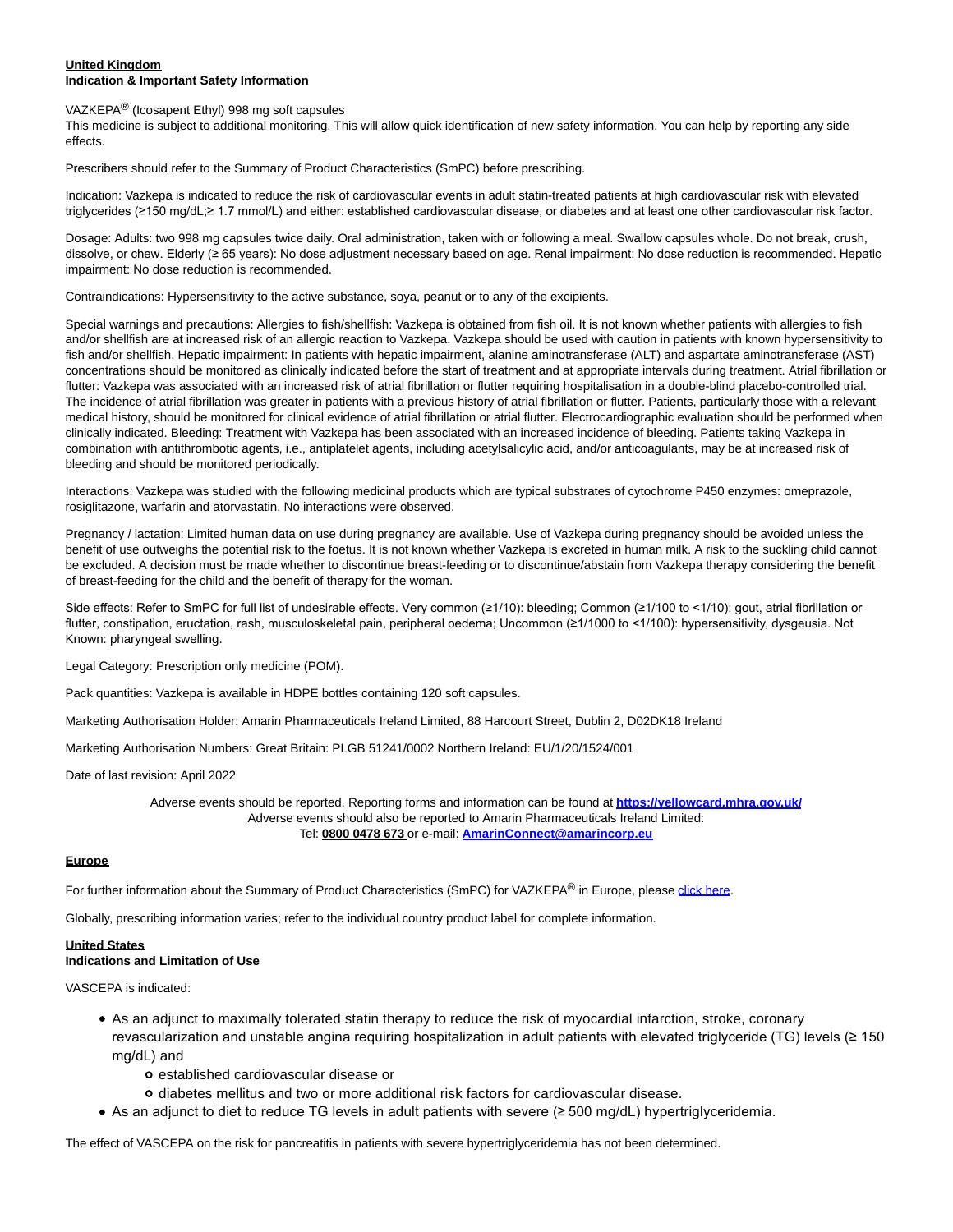### **Important Safety Information**

- VASCEPA is contraindicated in patients with known hypersensitivity (e.g., anaphylactic reaction) to VASCEPA or any of its components.
- VASCEPA was associated with an increased risk (3% vs 2%) of atrial fibrillation or atrial flutter requiring hospitalization in a double-blind, placebo-controlled trial. The incidence of atrial fibrillation was greater in patients with a previous history of atrial fibrillation or atrial flutter.
- It is not known whether patients with allergies to fish and/or shellfish are at an increased risk of an allergic reaction to VASCEPA. Patients with such allergies should discontinue VASCEPA if any reactions occur.
- VASCEPA was associated with an increased risk (12% vs 10%) of bleeding in a double-blind, placebo-controlled trial. The incidence of bleeding was greater in patients receiving concomitant antithrombotic medications, such as aspirin, clopidogrel or warfarin.
- Common adverse reactions in the cardiovascular outcomes trial (incidence ≥3% and ≥1% more frequent than placebo): musculoskeletal pain (4% vs 3%), peripheral edema (7% vs 5%), constipation (5% vs 4%), gout (4% vs 3%), and atrial fibrillation (5% vs 4%).
- Common adverse reactions in the hypertriglyceridemia trials (incidence >1% more frequent than placebo): arthralgia (2% vs 1%) and oropharyngeal pain (1% vs 0.3%).
- Adverse events may be reported by calling 1-855-VASCEPA or the FDA at 1-800-FDA-1088.
- Patients receiving VASCEPA and concomitant anticoagulants and/or anti-platelet agents should be monitored for bleeding.

### **FULL U.S. FDA- APPROVED VASCEP[A PRESCRIBING INFORMATION](https://www.globenewswire.com/Tracker?data=tDm8jRYt2gfH7fAyQ-wI3UtfjVtJB09tbDa6Os2gApHcaKtejqbXRH9jN6Oby4l-UvyFFpkDfPQt6lPI-IL0-i7aFRSMP2jFbM18q_pMYc3iEJMQWaFf-Po5YvUZN7Hq) CAN BE FOUND AT [WWW.VASCEPA.COM](https://www.globenewswire.com/Tracker?data=_LWLdBOnSIZP-UrOOrkPqbjrMnhlnjNrojOKtHQLhjEdh412drTycFpfSog35B3CaQRGC5VcPVaQtBOTiGlA5Q==)**

#### **Forward-Looking Statements**

This press release contains forward-looking statements which are made pursuant to the safe harbor provisions of the Private Securities Litigation Reform Act of 1995, including, but not limited to, beliefs about the market potential for VAZKEPA; expectations regarding performance such as prescription growth and market access for VAZKEPA; plans for Amarin's go-to-market model in the UK; the timing and outcome of related reimbursement decisions and commercial launches in the UK and elsewhere; and expectations for the timing, effectiveness and outcome of promotional activities. These forward-looking statements are not promises or guarantees and involve substantial risks and uncertainties, including, with respect to the UK, Amarin's ability to effectively commercialize VAZKEPA and maintain or grow market share will depend in part on Amarin's ability to continue to effectively finance its business; Amarin's ability to create and increase market demand and achieve broad market acceptance for VAZKEPA; to develop and maintain a consistent source of commercial supply at a competitive price; and to comply with legal and regulatory requirements in connection with the sale and promotion of VAZKEPA. Among the factors that could cause actual results to differ materially from those described or projected include the following: the risk that Amarin has overestimated the market potential for VAZKEPA; risks associated with Amarin's expanded enterprise; uncertainties associated generally with research and development, clinical trials and related regulatory approvals; and the risk that sales may not meet expectations and related costs may increase beyond expectations. A further list and description of these risks, uncertainties and other risks associated with an investment in Amarin can be found in Amarin's filings with the U.S. Securities and Exchange Commission, including Amarin's annual report on Form 10-K for the year ended December 31, 2021, filed on or about the date hereof. Existing and prospective investors are cautioned not to place undue reliance on these forward-looking statements, which speak only as of the date they are made. Amarin undertakes no obligation to update or revise the information contained in its forward-looking statements, whether as a result of new information, future events or circumstances or otherwise. Amarin's forward-looking statements do not reflect the potential impact of significant transactions the company may enter into, such as mergers, acquisitions, dispositions, joint ventures or any material agreements that Amarin may enter into, amend or terminate.

### **Availability of Other Information About Amarin**

Investors and others should note that Amarin communicates with its investors and the public using the company website (www.amarincorp.com), the investor relations website (investor.amarincorp.com), including but not limited to investor presentations, Securities and Exchange Commission filings, press releases, public conference calls and webcasts. The information that Amarin posts on these channels and websites could be deemed to be material information. As a result, Amarin encourages investors, the media, and others interested in Amarin to review the information that is posted on these channels, including the investor relations website, on a regular basis. This list of channels may be updated from time to time on Amarin's investor relations website and may include social media channels. The contents of Amarin's website or these channels, or any other website that may be accessed from its website or these channels, shall not be deemed incorporated by reference in any filing under the Securities Act of 1933.

#### **Amarin Contact Information**

Media Inquiries:

Mark Marmur Communications Amarin Corporation plc [PR@amarincorp.com](https://www.globenewswire.com/Tracker?data=81WgZLEESsu5jrDQgk0gGKfJc4uiBqZlhH0wvt9wjpky-rF0cJYrvfgypzoyHvKu9C594PCPDj9dNkhX1ep6UA==)

Investor Inquiries: Lisa DeFrancesco Investor Relations Amarin Corporation plc [investor.relations@amarincorp.com](https://www.globenewswire.com/Tracker?data=cFf15b99GdqP3ykRSmU1GK7Wi0SB6TSKmF6cyYJAHnAzZ5TS1oYVm55FF_ujo4TJT_KZS5kEoZzkzDvoxStaWc2lmtqPHjKXbrmWV3Nv7s9MYCYuNSHXFiwCzCpUKYgC)

 $1$  National Institute for Health and Care Excellence. Final Draft Guidance: Icosapent ethyl with statin therapy for reducing the risk of cardiovascular events in people with raised triglycerides [ID3831]. NICE; 2022. Available from: [https://www.nice.org.uk/guidance/gid-ta10736/documents/final](https://www.globenewswire.com/Tracker?data=YqUg1ddBPj-VLcrw2siNZWVrRjUnu3KVZalHu31pW8DRAw4Ru-M5Ei6Gyr0JUU_KHiUauct9Qb0lqfMBU3fzQI7M0ifNRBTYStHFWeWsL8HG_ECvEeiQNME7HJhuwpHq6qaloSW_NcjxLZwe1H0t3zTzqh4CR0Lz_vpoG2SrMfrWqG4JiJxfrgSO-3OLGBb00vKSB0ZohTxQTzn9c9Zk7WmVcidQAs7oYUjgR-5RoTp2a2bj_Fy4yGxe2X8VzlnJQypCBmop5I6L8d6u0bn78uztumZTGJWuc27nAGJmA54=)appraisal-determination-document. Accessed June 2022.

<sup>2</sup> VAZKEPA (icosapent ethyl) Summary of Product Characteristics (April 2022) [https://www.medicines.org.uk/emc/product/12964/smpc#gref.](https://www.globenewswire.com/Tracker?data=YqUg1ddBPj-VLcrw2siNZS5AVET1RgfGLccyxECoKQrnfDdTauF9Pkt31c9zN87Jfh6lftvHb8cYFVEctUxcvgaFRLteACoR7ufB04tY1uU7gCRcejb0N6jqJ2S2agcbKZLI95ls59yo0CTiWxf2P3MO_j0_BptUGyAOVd0-SGp2XUFppGtKTAQd-HhAEFUu) Accessed May 2022.